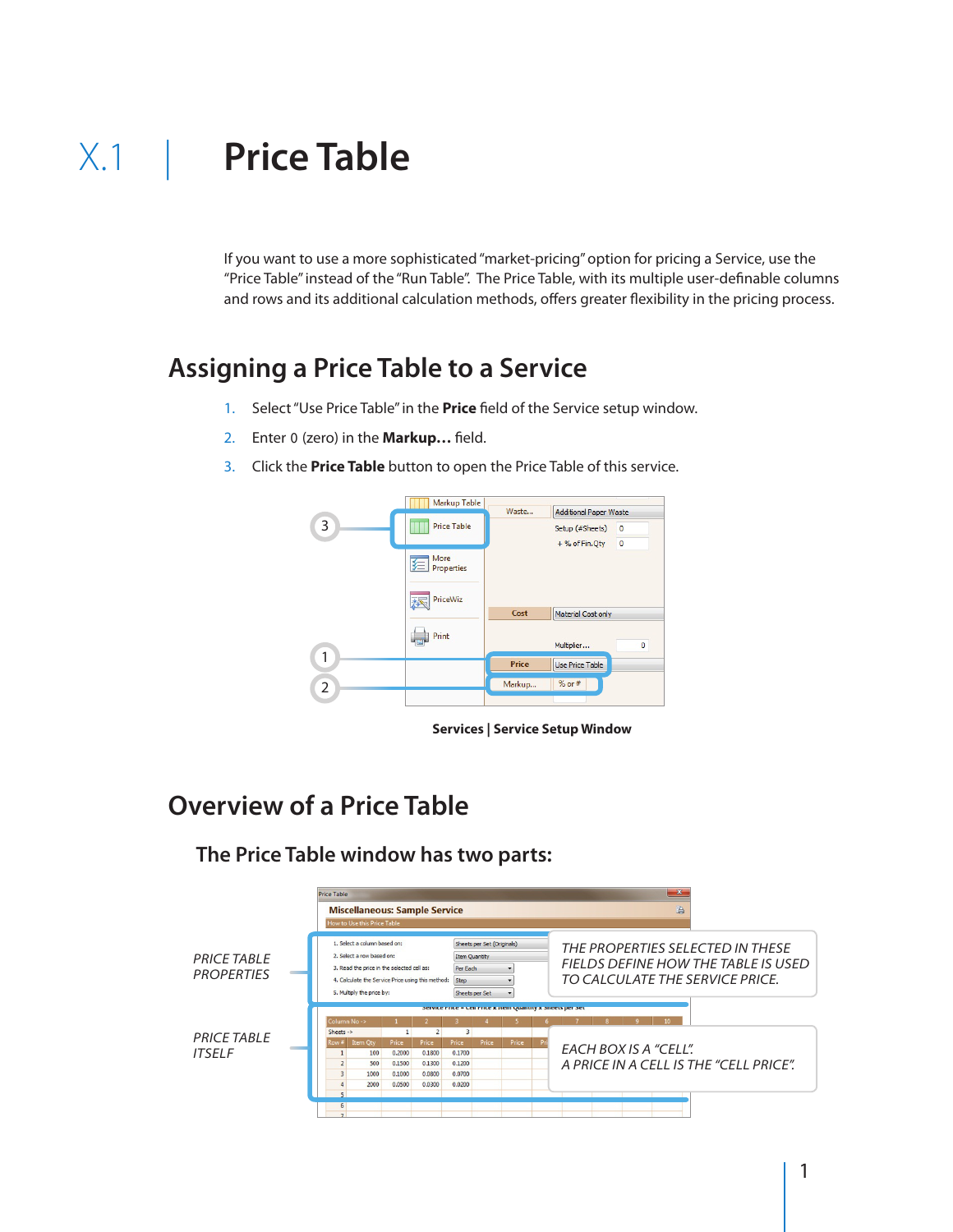Printer's Plan determines which Cell Price to use based on the selections in Price Table Properties 1 and 2. These property selections determine the cell to be referenced in the Price Table:

- . **Property 1** defines the Columns.
- . **Property 2** defines the Rows.

Printer's Plan calculates the Total Service price based on the selections in Price Table Properties 3, 4, and 5. These property selections determine how to use the cell referenced in the Price Table:

- **Property 3** tells Printer's Plan how to read the Cell Price as Per Each unit, Per Thousand units, or as the Total Service Price.
- . **Property 4** tells Printer's Plan how to calculate the Cell Price between quantity breaks.
- **Property 5** tells Printer's Plan how to calculate the Total Service price after determining the Cell Price.

### *Notes:*

- *After you set up a Price Table, please verify the price of the Service for all of the conditions in which you intend to use this Service.*
- *You cannot copy and paste a Price Table from one Service to another. You can, however, copy and paste a Service that contains a Price Table. The new Service will contain an exact copy of the original Price Table. All you will need to do is to modify the other properties of the new Service.*

*To print a Price Table, press [Ctrl+F7] while the table is open.*

### **Price Table Properties and Options**

### **Property #1. Select a column based on**

Printer's Plan uses this property to select a column.

Sheets per Set (Originals) Pages Printed per Set Passes How Sides Printed (Black | Black/Black | Color | Color/Black | Color/Color) **Units Asked** Item Width Item Height Item Perimeter Item Area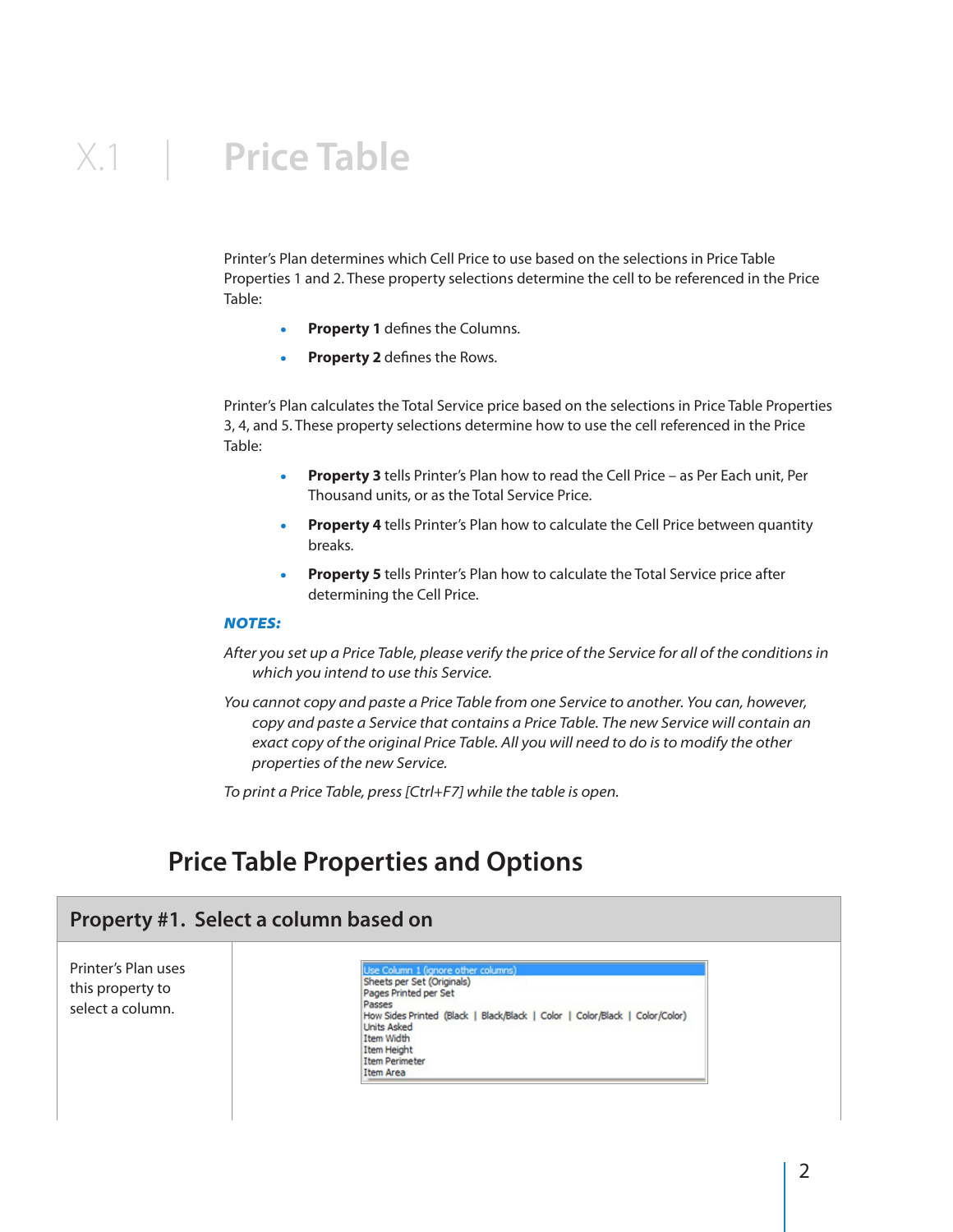| <b>Options</b>                          | <b>Descriptions</b>                                                                                                                                                                                                                                                                                                                                                                                                                                                                                                                                                                                                                                                                                                                                                                                                                                                                     |
|-----------------------------------------|-----------------------------------------------------------------------------------------------------------------------------------------------------------------------------------------------------------------------------------------------------------------------------------------------------------------------------------------------------------------------------------------------------------------------------------------------------------------------------------------------------------------------------------------------------------------------------------------------------------------------------------------------------------------------------------------------------------------------------------------------------------------------------------------------------------------------------------------------------------------------------------------|
| Use Column 1 (ingnore<br>other columns) | Printer's Plan will use the numbers entered in the first column and will ignore<br>the other columns.                                                                                                                                                                                                                                                                                                                                                                                                                                                                                                                                                                                                                                                                                                                                                                                   |
| <b>Sheets per Set</b><br>(Originals)    | The amount in the Document type field of the Item Specs window. The Document<br>type may be "Sheets/Set", "Originals", or any other selection from the pull-down list.<br><b><i>Description</i></b><br><b>Staff Guides</b><br>Quantity<br>700<br>Sheets/Set<br>10<br>zu printed<br><b>Sapic</b><br>Jobs   Job Window   Item Specs Window                                                                                                                                                                                                                                                                                                                                                                                                                                                                                                                                                |
| Pages Printed per Set                   | The amount in the Sides field of the Item Specs window.<br><b><i>Description</i></b><br><b>Staff Guides</b><br>700<br>Quantity<br>hSheets/Set<br>10<br><b>Sides</b><br>20 printed<br><b>Jobs   Job Window   Item Specs Window</b>                                                                                                                                                                                                                                                                                                                                                                                                                                                                                                                                                                                                                                                       |
| <b>Passes</b>                           | Printer's Plan calculates this value based on the Colors/Pass of the Printer (offset or<br>digital) and the specs of the Item. To see the Number of Passes calculated:<br>In the Job window, click Edit Costs.<br>1.<br>In the Costs window, click on Press (Offset or Digital) to highlight that row, and<br>2.<br>then click the <b>Quantity Detail</b> button to see the Number of Passes calculated:<br>Plate: CTP Plate<br>Text Coated: 80# Sterling Ultra M<br>100.0010<br>Small Press: 2 Color - Quickmast<br>6:14<br>7,000<br>Fold: Auto 2 Folds<br>48.0000<br>0:20<br>Equal to<br>Impressions<br>Divide by<br>0<br>8:14<br>Current Total (of values above)<br>Multiply by<br>0<br>Margin = Price - Cost<br>Round to<br><b>Default Pricing</b><br>8:14<br>4<br>Passes<br>Quantity Detail<br>Saved vs De<br>Preview Service<br>conveo<br><b>Jobs   Job Window   Costs Window</b> |
| <b>How Sides Printed</b>                | This selection is typically used with a Color Copier/Digital Printer which is also used to<br>produce "Color over Black" or just "Black" copy jobs.                                                                                                                                                                                                                                                                                                                                                                                                                                                                                                                                                                                                                                                                                                                                     |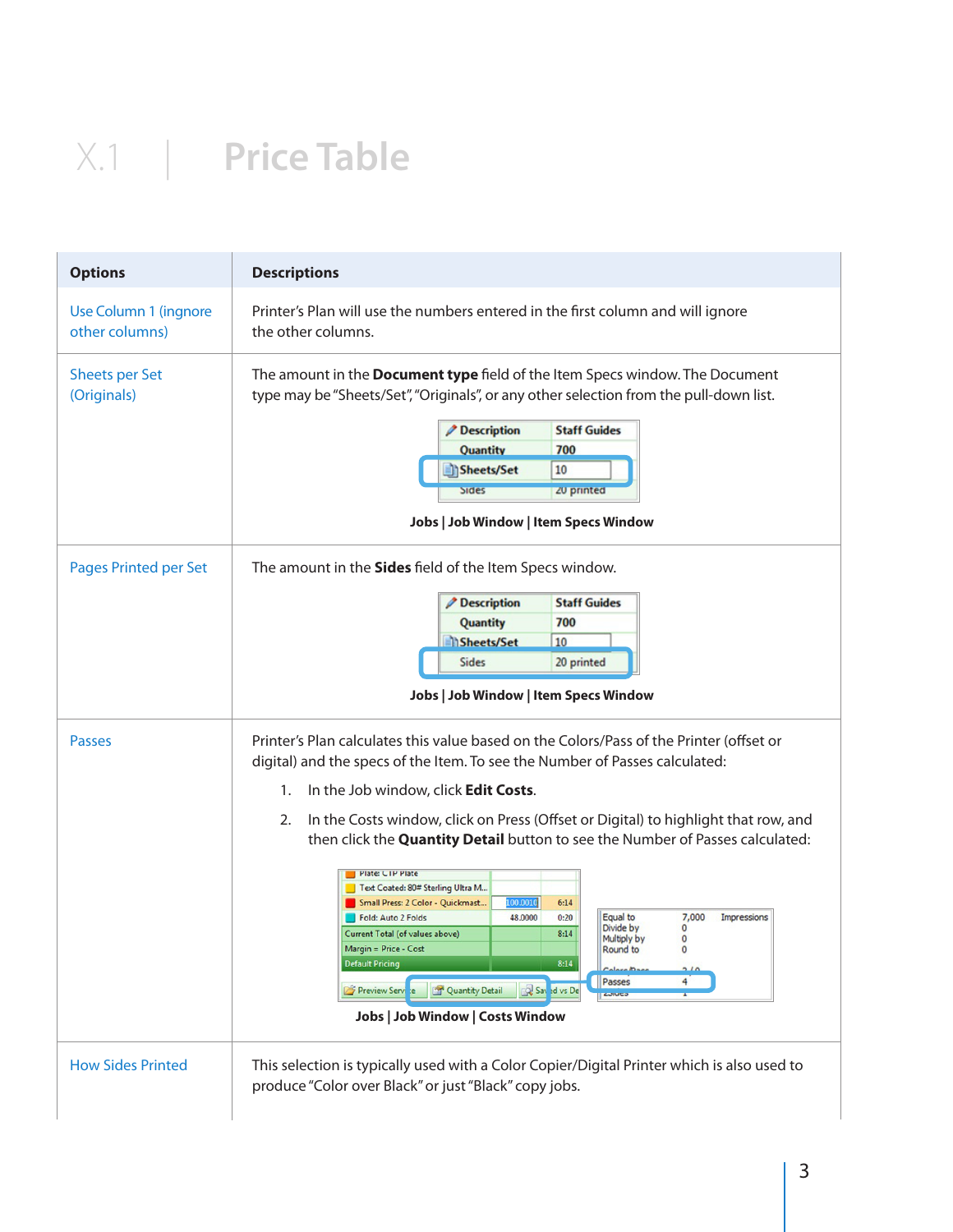Following is an example of a Price Table based on "How Sides Printed":

| Sides ->       |                   | Blk/Blk<br>Color/<br>Black/ |        |        | Col/Blk   Col/Col |        |
|----------------|-------------------|-----------------------------|--------|--------|-------------------|--------|
| Not used ->    |                   |                             |        |        |                   |        |
|                | Row # Service Qty | Price                       | Price  | Price  | Price             | Price  |
|                | 10                | 0.0800                      | 0.0800 | 1,0000 | 0.5400            | 1.0000 |
| $\overline{2}$ | 50                | 0.0600                      | 0.0600 | 0.9000 | 0.4800            | 0.9000 |
| 3              | 100               | 0.0400                      | 0.0400 | 0.8000 | 0.4200            | 0.8000 |

Prices in cells are per copy prices. To select a cell price, Printer's Plan looks at the column which describes the copy job: Black over none, Black over Black, Color over none, Color over Black, or Color over Color.

### *Note:*

- *The Cell price in Black/Black column is the same as the price in Black/(none) column because cell price is for copy per side. The same is true for the Color/Color and Color/(none) cell prices.*
- *The Color/Black column price is calculated by adding the Color copy price and the Black Copy price, then dividing the sum by two. Per copy price in Color/Black column = (Color Copy price + Black Copy price) /2*

*CAUTION: In a multiple paper Item, using a printer that uses the "How Sides Printed" option may produce inaccurate prices if the Sides specs of the papers do not match (example: one paper color/black, another color one side). Reason: Printer's Plan uses only one Cell Price for printing all the papers in an Item. If the Cell Price for printing each paper is different, Printer's Plan uses only one of the prices, usually the one furthest to the right on the table. To avoid this inaccuracy, create multiple Items – one for each paper with the same printer. Then, to display the Items as one Item on a Quote or an Invoice, set the Items as sub-Items (see the Jobs section).*

Units Asked This selection refers to the amount entered as an answer to the "How many…" question asked in the Service Specs window of an Item. In order for Printer's Plan to ask this question, you must enter a word, such as "inserts" in the **Multiply by** field in the Service set up window.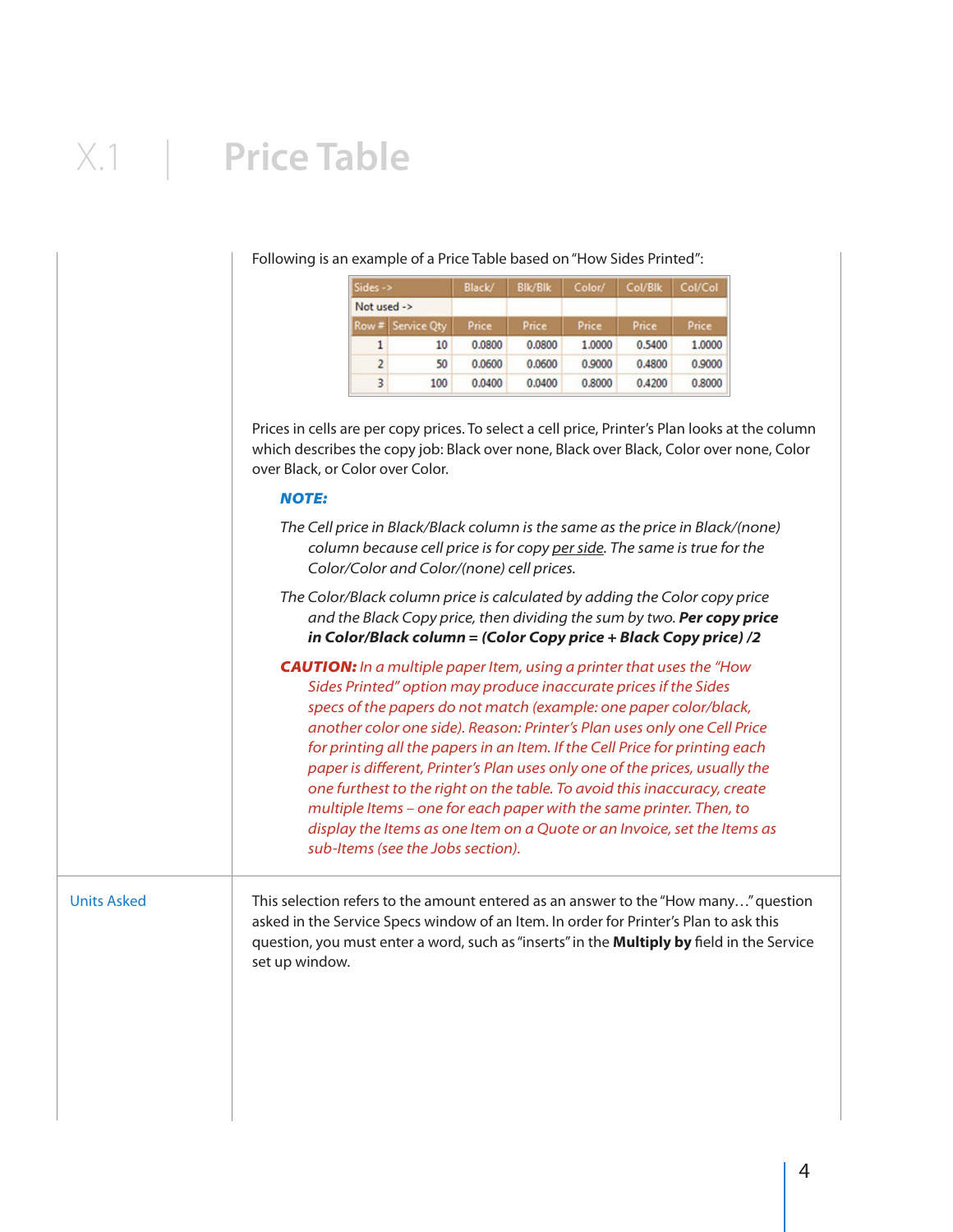### *Example:* Service Name Insert **Invoice Name** Popup Reminder Service Specs Default Note **Mailing** Lettershop Service 'ricing Properti Modified Lettershop Services  $\blacksquare$  Insert Reminder Quantity Item Quantity Label By Hand How many inserts? Divide by...  $\pmb{\mathsf{o}}$ **Label By Machine**  $\overline{\mathbf{3}}$ Seal By Hand Multiply by  $\pmb{\mathsf{o}}$ inserts Cast Ducklash *1) Service is set up as above. >>>> 2) Then, in a job, Printer's Plan asks the question "How many inserts?" when this service is selected, and you enter the amount (3 in this example). 3) Then, if the Price Table of the Service is set up as below, Printer's Plan will use \$0.02/insert to calculate the total price for the inserts in the job.* 1. Select a column based on: **Units Asked** 2. Select a row based on: **Item Quantity** 3. Read the price in the selected cell as: Per Each 4. Calculate the Service Price using this method: Step 5. Multiply the price by: (built-in) Service Price = Cell Price x Item Qu ımn No -Units Asked ->  $\mathbf{1}$  $2$  $\overline{3}$  $\overline{4}$ 500  $0.0300$ 0.0250  $0.0200$  $0.0175$  $1$ Item Width, Height, Printer's Plan reads the Width and Height of an Item from the **Size** field of the Item Perimeter, Area Specs window. It also calculates the Perimeter and Area from these dimensions. *Note: Dimensions must be entered in this field as Width times Height.* Price Level Normal ÷ Price Rounding On ÷ For nat Unit Price Per Each ÷ Size (W x H)  $24 \times 36$ ÷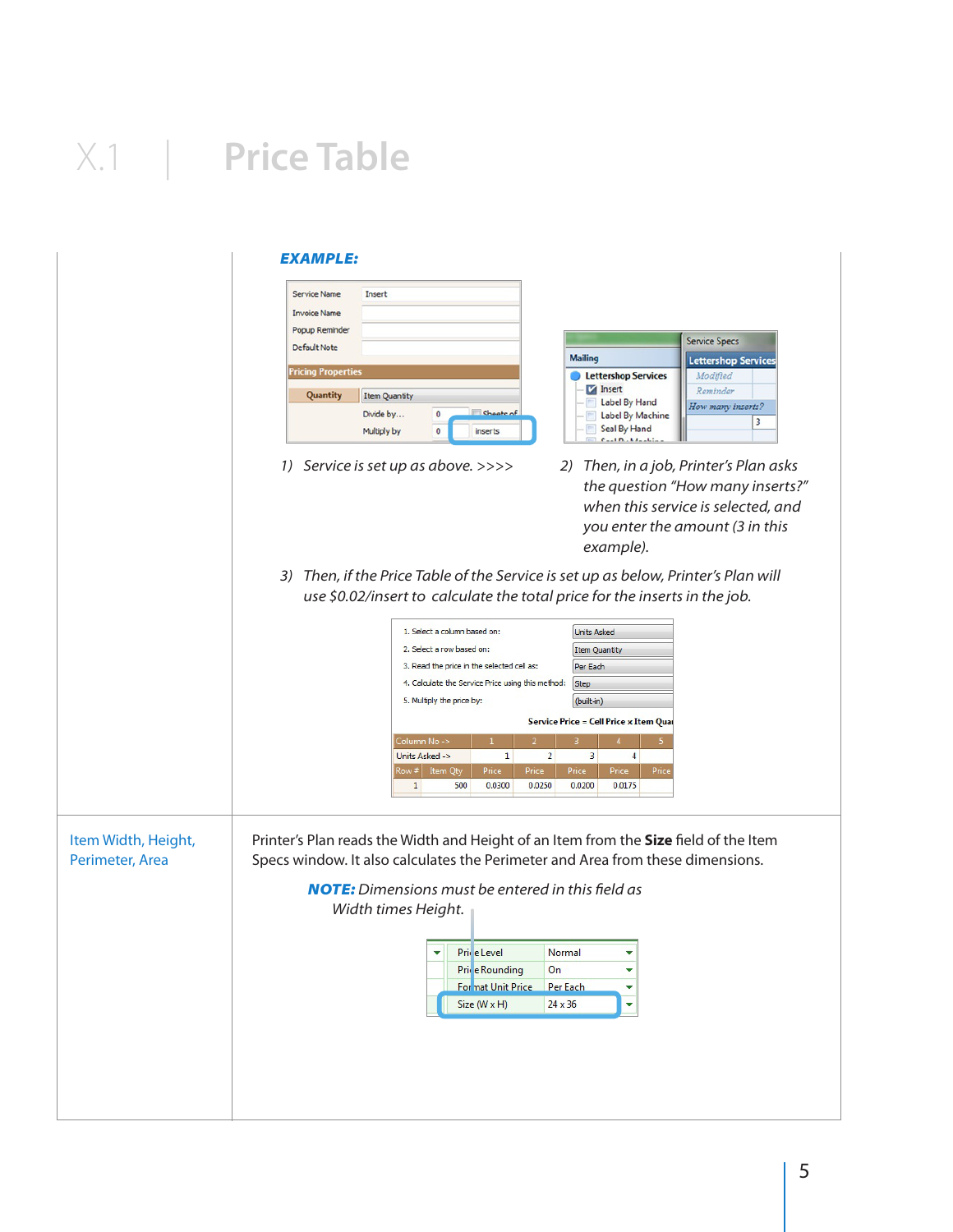| Property #2. Select a row based on                       |                                                                                                                                                                                                                                                                                                                                                                                                                                                           |  |  |  |  |  |
|----------------------------------------------------------|-----------------------------------------------------------------------------------------------------------------------------------------------------------------------------------------------------------------------------------------------------------------------------------------------------------------------------------------------------------------------------------------------------------------------------------------------------------|--|--|--|--|--|
| Printer's Plan uses<br>this property to<br>select a row. | <b>Item Quantity</b><br>Service Quantity = Finish Size Sheets (no waste)                                                                                                                                                                                                                                                                                                                                                                                  |  |  |  |  |  |
| <b>Options</b>                                           | <b>Descriptions</b>                                                                                                                                                                                                                                                                                                                                                                                                                                       |  |  |  |  |  |
| <b>Item Quantity</b>                                     | Item Quantity is the value entered in the Quantity field of the Item Specs window.<br><b>Description</b><br><b>Staff Guides</b><br>Quantity<br>700<br>Sheets/Set<br>10<br><b>Sides</b><br>20 printed                                                                                                                                                                                                                                                      |  |  |  |  |  |
| <b>Service Quantity</b>                                  | Service Quantity is calculated based on the values assigned to the following fields of a<br>Service setup window: Quantity, Divide by, Multiply by, and Round-up to.<br>Pricing Properties<br>Quantity<br><b>Item Quantity</b><br>Sheets of<br>Divide by<br>$\circ$<br>Multiply by<br>$\circ$<br>inserts<br>Round-up to<br>$\circ$<br><b>Services   Service Setup Window</b><br>In above example:<br>Service quantity = Item Quantity * Number of inserts |  |  |  |  |  |

| <b>Property #3. Select Price per Unit</b>                                                                               |                                   |  |  |  |  |
|-------------------------------------------------------------------------------------------------------------------------|-----------------------------------|--|--|--|--|
| Selection tells<br>Printer's Plan whether<br>the Cell Price is Per<br>Each, Per 1000, or<br><b>Total Service Price.</b> | Per Each<br>Per M (1000)<br>Total |  |  |  |  |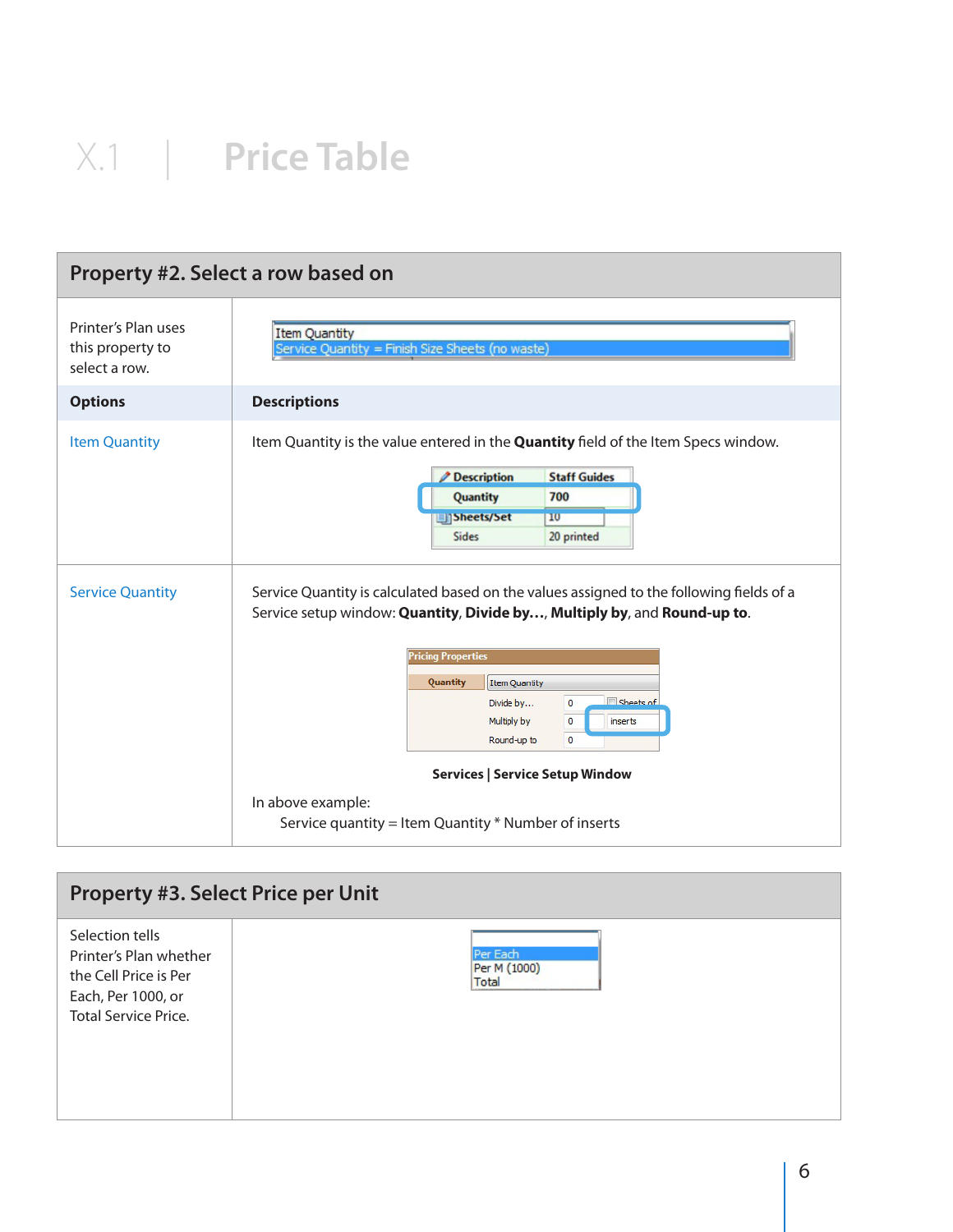| Property #4. How to Interpolate                                                                                     |                                                                        |                                |                                                       |                     |                                                                                    |  |  |
|---------------------------------------------------------------------------------------------------------------------|------------------------------------------------------------------------|--------------------------------|-------------------------------------------------------|---------------------|------------------------------------------------------------------------------------|--|--|
| Selection tells Printer's<br>Plan which method to<br>use to calculate the Cell<br>Price between quantity<br>breaks. | Linear<br><b>Step</b><br>Linear<br>Sum<br>$1st + Step$<br>1st + Linear |                                |                                                       |                     |                                                                                    |  |  |
| <b>Options</b>                                                                                                      | <b>Descriptions</b>                                                    |                                |                                                       |                     |                                                                                    |  |  |
| <b>Step</b>                                                                                                         |                                                                        | <b>EXAMPLE:</b>                | Unit Price is constant until the next Quantity break. |                     |                                                                                    |  |  |
|                                                                                                                     | Row#                                                                   | Service Qty                    | Price                                                 | If Quantity is      | Unit Price (\$)                                                                    |  |  |
|                                                                                                                     | $\mathbf{1}$                                                           | 10                             | 0.0800                                                | $1 - 10$            | 0.0800                                                                             |  |  |
|                                                                                                                     | 2                                                                      | 50                             | 0.0600                                                | $11 - 50$           | 0.0600                                                                             |  |  |
|                                                                                                                     |                                                                        |                                |                                                       |                     |                                                                                    |  |  |
|                                                                                                                     | 3                                                                      | 100                            | 0.0400                                                | $51 - 100$          | 0.0400                                                                             |  |  |
| Linear                                                                                                              | 4                                                                      |                                |                                                       | $101 +$             | 0.0400                                                                             |  |  |
|                                                                                                                     | Row#                                                                   | <b>EXAMPLE:</b><br>Service Qty | Price                                                 |                     | Price is interpolated between Quantity breaks in proportion to the Quantity change |  |  |
|                                                                                                                     | $\mathbf{1}$                                                           | 10                             | 0.0800                                                | If Quantity is<br>1 | Unit Price (\$)<br>0.0800                                                          |  |  |
|                                                                                                                     | 2                                                                      | 50                             | 0.0600                                                | 30                  | 0.0700                                                                             |  |  |
|                                                                                                                     | 3                                                                      | 100                            | 0.0400                                                | 40                  | 0.0650                                                                             |  |  |
|                                                                                                                     | 4                                                                      |                                |                                                       | 50                  | 0.0600                                                                             |  |  |
|                                                                                                                     |                                                                        |                                |                                                       | 100                 | 0.0400                                                                             |  |  |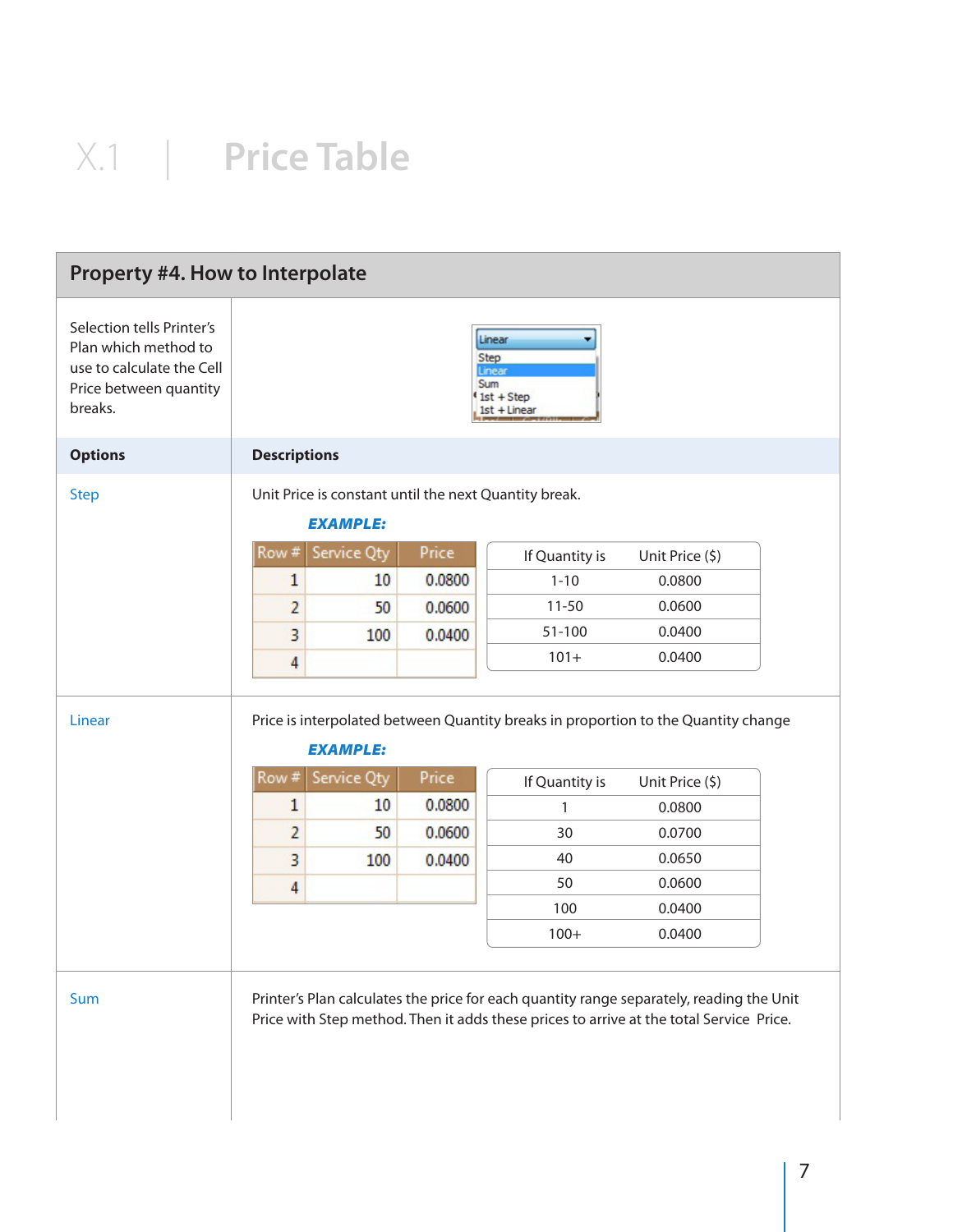| Service Qty<br>Price<br>10<br>0.0800<br>50<br>0.0600<br>0.0400<br>100<br>the set-up price is \$10.<br><b>EXAMPLE:</b><br>Item Qty<br><b>Price</b><br>10.9000<br>1<br>10<br>0.9000<br>0.8000<br>50<br>0.7000<br>100 |                                  | Assume Service quantity is 80.<br>1. Price of first 10 units = $10 \times 0.08 = 0.80$<br>2. Price of next 40 $(50 - 10) = 40 \times 0.06 = 2.40$<br>3. Price of next 30 (80 - 50) = 30 x 0.04 = 1.20<br>Total Service Price = $0.80 + 2.40 + 1.20 = $4.40$<br>Printer's Plan calculates the total price for Service Quantity minus 1, using the Step<br>method; it then adds the price of the first Unit to the total to arrive at the final Service<br>price. This method is typically used to add a set-up price for the Service. In this example,<br>If Service quantity is 80:<br>Unit price at quantity $80 = $0.70$ (interpolated<br>by Step method) Price of first copy = $$10.90$<br>Price of the next 79 copies = $79 \times 0.70 = 55.30$<br>Total Service price = $10.90 + 55.30 = $66.20$ |
|--------------------------------------------------------------------------------------------------------------------------------------------------------------------------------------------------------------------|----------------------------------|--------------------------------------------------------------------------------------------------------------------------------------------------------------------------------------------------------------------------------------------------------------------------------------------------------------------------------------------------------------------------------------------------------------------------------------------------------------------------------------------------------------------------------------------------------------------------------------------------------------------------------------------------------------------------------------------------------------------------------------------------------------------------------------------------------|
|                                                                                                                                                                                                                    |                                  |                                                                                                                                                                                                                                                                                                                                                                                                                                                                                                                                                                                                                                                                                                                                                                                                        |
|                                                                                                                                                                                                                    |                                  |                                                                                                                                                                                                                                                                                                                                                                                                                                                                                                                                                                                                                                                                                                                                                                                                        |
|                                                                                                                                                                                                                    |                                  |                                                                                                                                                                                                                                                                                                                                                                                                                                                                                                                                                                                                                                                                                                                                                                                                        |
|                                                                                                                                                                                                                    |                                  |                                                                                                                                                                                                                                                                                                                                                                                                                                                                                                                                                                                                                                                                                                                                                                                                        |
|                                                                                                                                                                                                                    |                                  |                                                                                                                                                                                                                                                                                                                                                                                                                                                                                                                                                                                                                                                                                                                                                                                                        |
|                                                                                                                                                                                                                    |                                  |                                                                                                                                                                                                                                                                                                                                                                                                                                                                                                                                                                                                                                                                                                                                                                                                        |
|                                                                                                                                                                                                                    |                                  |                                                                                                                                                                                                                                                                                                                                                                                                                                                                                                                                                                                                                                                                                                                                                                                                        |
|                                                                                                                                                                                                                    |                                  |                                                                                                                                                                                                                                                                                                                                                                                                                                                                                                                                                                                                                                                                                                                                                                                                        |
|                                                                                                                                                                                                                    |                                  |                                                                                                                                                                                                                                                                                                                                                                                                                                                                                                                                                                                                                                                                                                                                                                                                        |
|                                                                                                                                                                                                                    |                                  |                                                                                                                                                                                                                                                                                                                                                                                                                                                                                                                                                                                                                                                                                                                                                                                                        |
|                                                                                                                                                                                                                    |                                  |                                                                                                                                                                                                                                                                                                                                                                                                                                                                                                                                                                                                                                                                                                                                                                                                        |
| <b>EXAMPLE:</b>                                                                                                                                                                                                    |                                  | Printer's Plan calculates the total price for Service Quantity minus 1, using the Linear<br>method; it then adds the price of the first Unit to the total to arrive at the final Service price.<br>This method is typically used to add a set-up price for the Service. In this example, the set-                                                                                                                                                                                                                                                                                                                                                                                                                                                                                                      |
|                                                                                                                                                                                                                    |                                  |                                                                                                                                                                                                                                                                                                                                                                                                                                                                                                                                                                                                                                                                                                                                                                                                        |
|                                                                                                                                                                                                                    |                                  |                                                                                                                                                                                                                                                                                                                                                                                                                                                                                                                                                                                                                                                                                                                                                                                                        |
|                                                                                                                                                                                                                    |                                  | Unit price at quantity $80 = $0.74$ (interpolated                                                                                                                                                                                                                                                                                                                                                                                                                                                                                                                                                                                                                                                                                                                                                      |
|                                                                                                                                                                                                                    |                                  | Price of first copy = $$10.90$                                                                                                                                                                                                                                                                                                                                                                                                                                                                                                                                                                                                                                                                                                                                                                         |
|                                                                                                                                                                                                                    |                                  | Price of the next 79 copies = $79 \times 0.74 = 58.46$                                                                                                                                                                                                                                                                                                                                                                                                                                                                                                                                                                                                                                                                                                                                                 |
|                                                                                                                                                                                                                    |                                  | Total Service price = $10.90 + 58.46 = $69.36$                                                                                                                                                                                                                                                                                                                                                                                                                                                                                                                                                                                                                                                                                                                                                         |
|                                                                                                                                                                                                                    | Item Qty<br>1<br>10<br>50<br>100 | <b>Price</b><br>If Service quantity is 80:<br>10.9000<br>0.9000<br>by Linear method)<br>0.8000<br>0.7000                                                                                                                                                                                                                                                                                                                                                                                                                                                                                                                                                                                                                                                                                               |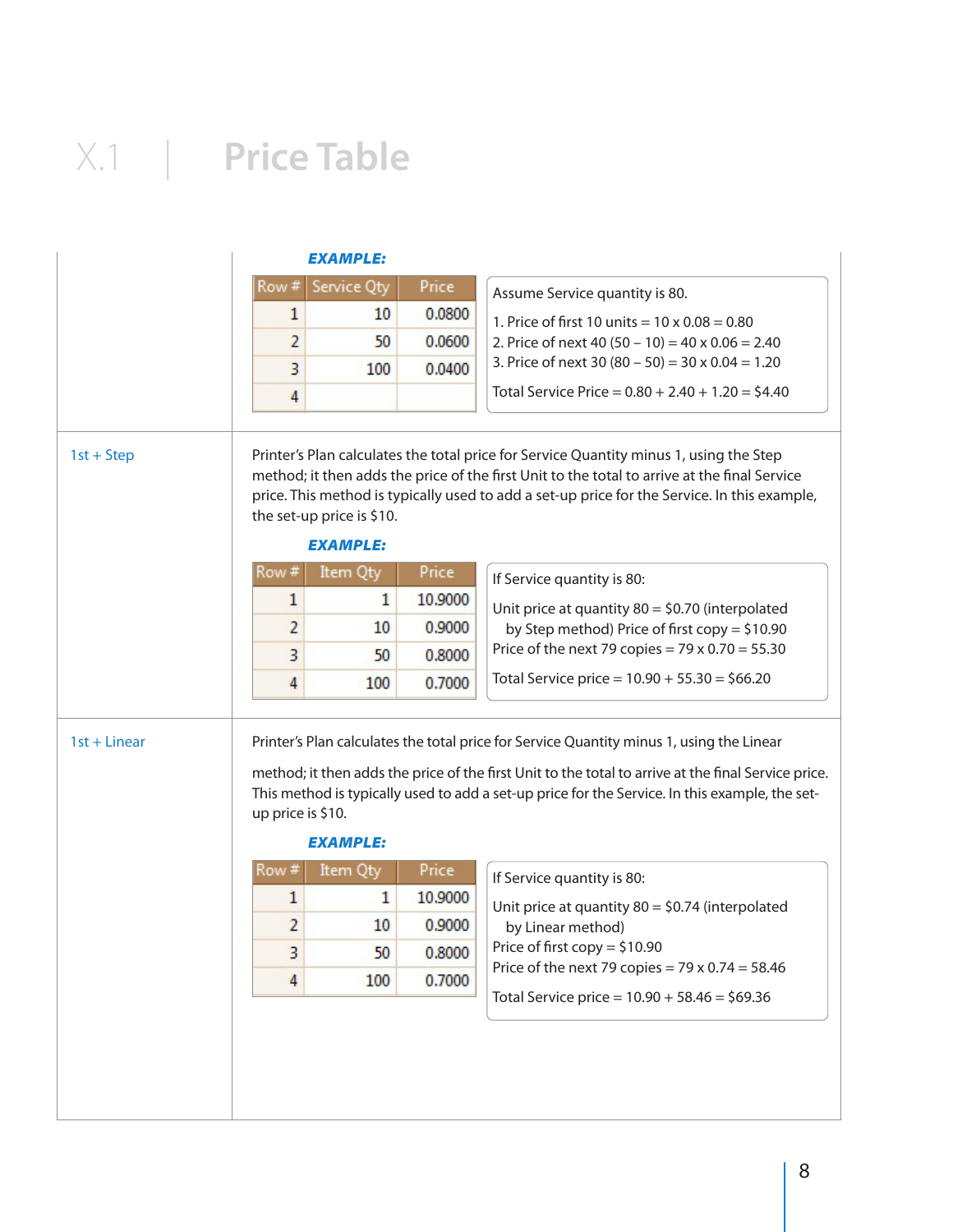| Property #5. Multiply the price by                                                                                                                                                                                                                     |                                                                                                                                                                                                                                                                                                                                                                                   |                                                                                                                                                                                                                                                                                                                                   |  |  |  |  |
|--------------------------------------------------------------------------------------------------------------------------------------------------------------------------------------------------------------------------------------------------------|-----------------------------------------------------------------------------------------------------------------------------------------------------------------------------------------------------------------------------------------------------------------------------------------------------------------------------------------------------------------------------------|-----------------------------------------------------------------------------------------------------------------------------------------------------------------------------------------------------------------------------------------------------------------------------------------------------------------------------------|--|--|--|--|
| Printer's Plan uses<br>this property in<br>calculating the Total<br>Service Price.                                                                                                                                                                     | (built-in)<br>(built-in)<br>Sheets per Set<br>Pages Printed per Set<br>Passes<br>Sides $(1 or 2)$<br><b>Units Asked</b><br>Item Width<br>Item Height<br><b>Item Perimeter</b><br>Item Area<br><b>Service Quantity</b><br>when "Item Quantity" is selected in Property #2.                                                                                                         | <b>IMPORTANT:</b> Except for "(built-in)" and "1", these options are typically used only                                                                                                                                                                                                                                          |  |  |  |  |
| <b>Options</b>                                                                                                                                                                                                                                         | <b>Descriptions</b>                                                                                                                                                                                                                                                                                                                                                               |                                                                                                                                                                                                                                                                                                                                   |  |  |  |  |
| (built-in)<br><b>NOTE:</b> For a Digital<br>Printer/Copier service,<br>due to the nature of<br>the service, the "(built-<br>in)" option is already<br>selected and this field is<br>blocked, making<br>the other options<br>unavailable in this field. | This option is provided for backward compatibility. If you select this option,<br>Printer's Plan will multiply the Cell Price by the number determined by the option<br>selected in Property #1.<br>If the option selected in Property #1 is:<br>Use Column 1 (ignore other columns)<br>Sheets per Set (Originals)<br>Pages Printed per Set<br>Passes<br><b>How Sides Printed</b> | Printer's Plan will multiply the Cell Price by:<br>Item Quantity * Sheets per Set<br>Item Quantity * Sheets per Set<br>Item Quantity * Pages Printed Per Set<br>Item Quantity * Passes<br>For Digital Printers/Copiers:<br>Impressions<br>For services other than Digital Printers/<br>Copiers:<br>Item Quantity * Sides (1 or 2) |  |  |  |  |
|                                                                                                                                                                                                                                                        | <b>Units Asked</b><br>Item Width<br>Item Height<br>Item Perimeter<br>Item Area                                                                                                                                                                                                                                                                                                    | Item Quantity * Sheets per Set                                                                                                                                                                                                                                                                                                    |  |  |  |  |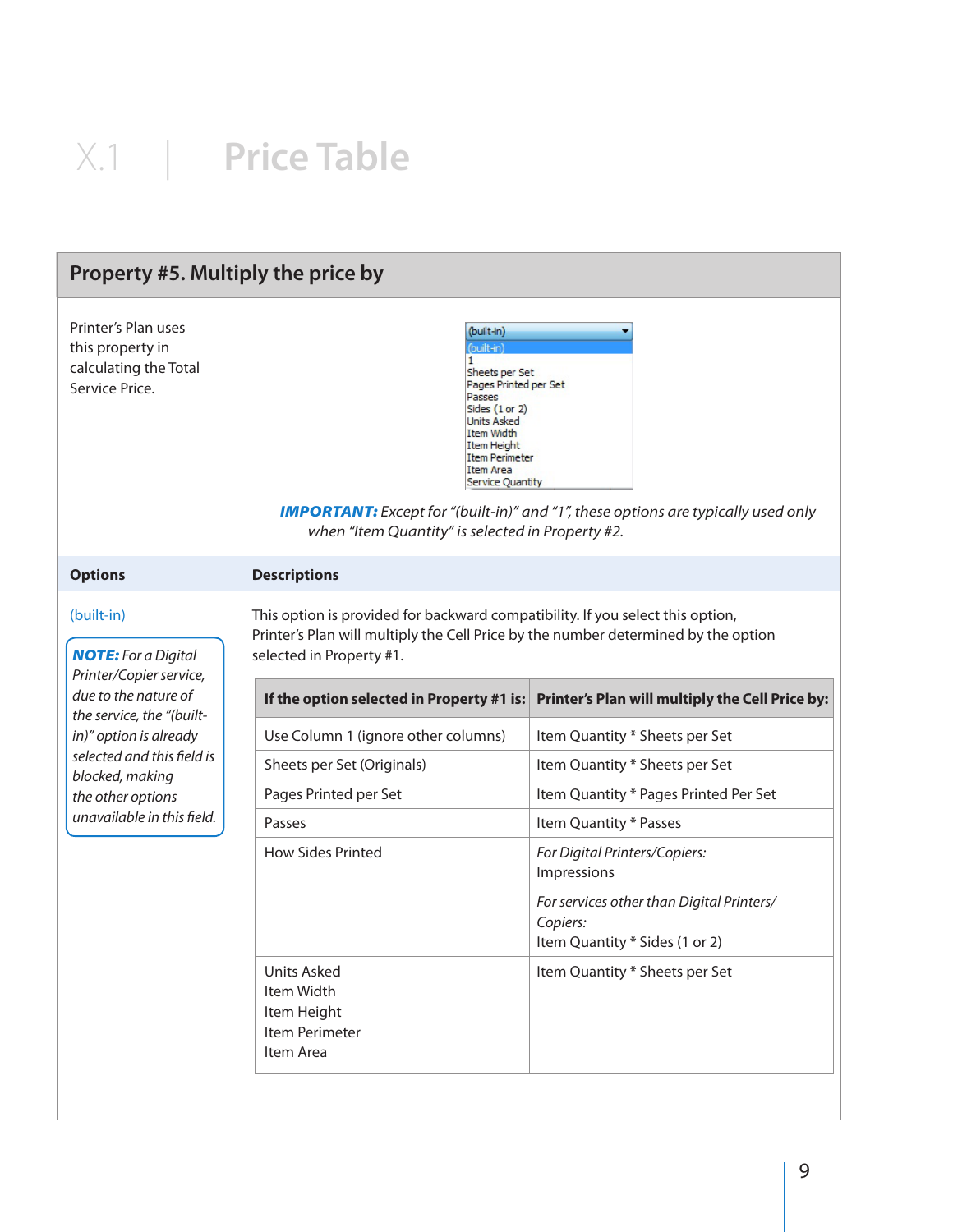| All other options | Printer's Plan will multiply the Cell Price by the number determined by the selection in<br>this field.<br>How to Use this Price Table |                                                                                                                                                                                                                                                                                                                                                           |                 |       |       |       |       |       |  |
|-------------------|----------------------------------------------------------------------------------------------------------------------------------------|-----------------------------------------------------------------------------------------------------------------------------------------------------------------------------------------------------------------------------------------------------------------------------------------------------------------------------------------------------------|-----------------|-------|-------|-------|-------|-------|--|
|                   |                                                                                                                                        | 1. Select a column based on:<br>Sheets per Set (Originals)<br>2. Select a row based on:<br><b>Item Quantity</b><br>3. Read the price in the selected cell as:<br>Per Each<br>4. Calculate the Service Price using this method: Linear<br>5. Multiply the price by:<br><b>Units Asked</b><br>▼<br>Service Price = Cell Price x Item Quantity x Units Asked |                 |       |       |       |       |       |  |
|                   | Column No ->                                                                                                                           |                                                                                                                                                                                                                                                                                                                                                           |                 |       |       |       | 6.    |       |  |
|                   | Sheets $\rightarrow$                                                                                                                   |                                                                                                                                                                                                                                                                                                                                                           | $\overline{2}$  |       |       |       |       |       |  |
|                   | Row#<br>Item Qty<br>500                                                                                                                | Price<br>0.0600                                                                                                                                                                                                                                                                                                                                           | Price<br>0.0500 | Price | Price | Price | Price | Price |  |
|                   | $\overline{2}$<br>1000                                                                                                                 | 0.0400                                                                                                                                                                                                                                                                                                                                                    | 0.0300          |       |       |       |       |       |  |
|                   |                                                                                                                                        |                                                                                                                                                                                                                                                                                                                                                           |                 |       |       |       |       |       |  |

### **Setup Price for a Service using a Price Table**

If a service using a Price Table requires a Setup Price, do the following in the Service setup window:

1. Change the selection in the **Price** field from "Price Table" to "Use Price Column of Setup and Run Tables".



2. In the Setup Table, select "Lot (1)" in the **Per** column and enter the setup price in the **Setup Price** column. You may enter the time (Minutes) and Material Cost, also; however, they will not be used to calculate the price.

|                     |                | <b>Setup Table</b>  |                                   |
|---------------------|----------------|---------------------|-----------------------------------|
| Per                 | <b>Minutes</b> | Mat.Cost            | <b>Setup Price</b>                |
| Lot(1)              | 10.00          | 12.00               | 15.00                             |
|                     |                |                     |                                   |
|                     |                |                     |                                   |
|                     |                |                     |                                   |
|                     |                |                     |                                   |
|                     |                | <b>Run Table</b>    |                                   |
| $Q_+$ , $Q_+$ , $L$ | $\Box$         | $M_{n+1}$ $C_{n-1}$ | $D_{\text{max}}$ $D_{\text{max}}$ |